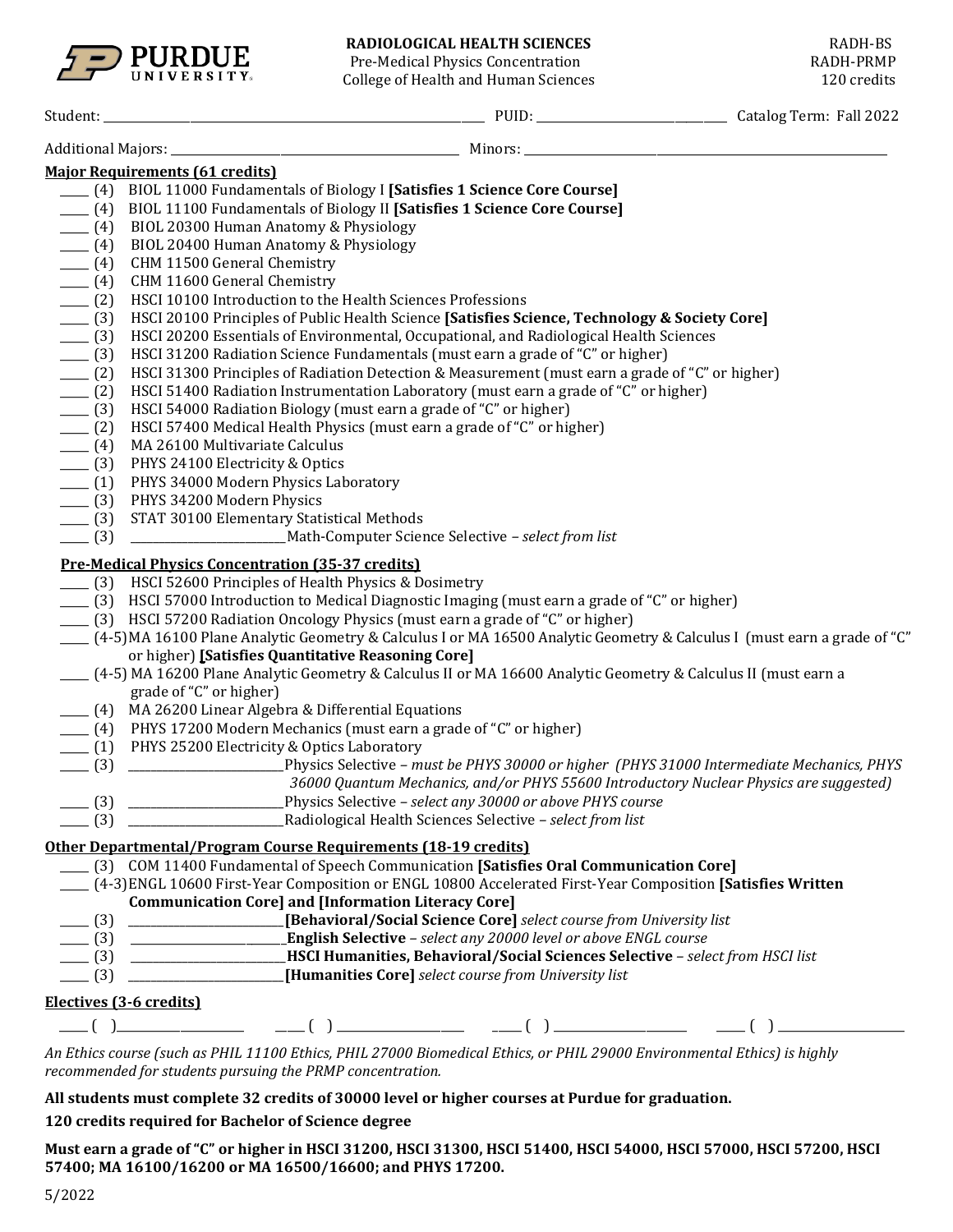## **HSCI Humanities, Behavioral/Social Sciences Selectives List -**

**select any 10000-59999 course(s) from the following subjects:** American Sign Language (ASL) Anthropology (ANTH) Arabic (ARAB) Art & Design (AD) Chinese (CHNS) Classics (CLCS) Communication (COM) Dance (DANC) Economics (ECON) English (ENGL) French (FR) German (GER) Greek (GREK) Hebrew (HEBR) History (HIST) Interdisciplinary Studies (IDIS) Italian (ITAL) Japanese (JPNS) Korean (KOR) Latin (LTN) Music (MUS) Philosophy (PHIL) Political Science (POL) Portuguese (PTGS) Psychology (PSY) Russian (RUS) Sociology (SOC) Spanish (SPAN) Theatre (THTR)

## **Math-Computer Science Selective List**

| CS 15900          | C Programming                                        |
|-------------------|------------------------------------------------------|
| CS 18000          | Problem Solving & Object-Oriented Programming        |
| CS 31400          | Numerical Methods                                    |
| CS 47800          | Introduction to Bioinformatics                       |
| MA 26200          | Linear Algebra and Differential Equations            |
| MA41600           | Probability                                          |
| MA 52700          | Advanced Mathematics for Engineers and Physicists I  |
| MA 52800          | Advanced Mathematics for Engineers and Physicists II |
| <b>PHYS 58000</b> | <b>Computational Physics</b>                         |
|                   | STAT 31100 Introductory Probability                  |
| STAT 51200        | <b>Applied Regression Analysis</b>                   |
|                   |                                                      |

University Foundational Learning Outcomes List:<https://www.purdue.edu/provost/students/s-initiatives/curriculum/courses.html>

A student may elect the Pass / Not-Pass (P/NP) grading option for elective courses only, unless an academic unit requires that a specific departmental course/s be taken P/NP. Students may elect to take University Core Curriculum courses P/NP; however, some major Plans of Study require courses that also fulfill UCC foundational outcomes. In such cases, students may not elect the P/NP option. A maximum of 24 credits of elective courses under the P/NP grading option can be used toward graduation requirements. For further information, students should refer to the College of Health and Human Sciences P/NP Policy.

Students are encouraged to use this advising worksheet as a resource when planning progress toward completion of degree requirements. An Academic Advisor may be contacted for assistance in interpreting this worksheet. This worksheet is not an academic transcript, and it is not official notification of completion of degree or certificate requirements. The University Catalog is the authoritative source for displaying plans of study. The student is ultimately responsible for knowing and completing all degree requirements

## **Radiological Health Sciences Selective List for PRMP** Human Error and Safety

| <b>BIOL 41500</b> | <b>Introduction To Molecular Biology</b>         |
|-------------------|--------------------------------------------------|
| <b>BIOL 44400</b> | Human Genetics                                   |
| <b>BIOL 51600</b> | Molecular Biology Of Cancer                      |
| <b>BIOL 54200</b> | <b>Animal Cell Culture</b>                       |
| <b>CHM 22400</b>  | <b>Introductory Quantitative Analysis</b>        |
| CHM 25500         | Organic Chemistry                                |
| CHM 25501         | Organic Chemistry Laboratory                     |
| CHM 25600         | Organic Chemistry                                |
| CHM 25601         | Organic Chemistry Laboratory                     |
| <b>HSCI 31000</b> | <b>Imaging in Medicine</b>                       |
| <b>HSCI 34500</b> | Introduction To Occupational and                 |
|                   | <b>Environmental Health Sciences</b>             |
| <b>HSCI 41500</b> | Introduction to Nuclear and Radiological Source  |
|                   | Security                                         |
| <b>HSCI 54700</b> | <b>Fundamentals of Epidemiology</b>              |
| <b>HSCI 55100</b> | Physical Agents in Environmental Health          |
| <b>HSCI 55200</b> | <b>Introduction to Aerosol Science</b>           |
| <b>HSCI 56000</b> | Toxicology                                       |
| <b>HSCI 58000</b> | Occupational Biomechanics and Ergonomics         |
| PHIL 27000        | <b>Biomedical Ethics</b>                         |
| PHIL 29000        | <b>Environmental Ethics</b>                      |
| PHIL 35000        | Philosophy and Probability                       |
| <b>PHYS 22000</b> | <b>General Physics</b>                           |
| <b>PHYS 22100</b> | <b>General Physics</b>                           |
| PHYS 31000        | Intermediate Mechanics                           |
| <b>PHYS 36000</b> | <b>Quantum Mechanics</b>                         |
| <b>PHYS 55000</b> | <b>Introduction To Quantum Mechanics</b>         |
| <b>PHYS 55600</b> | <b>Introductory Nuclear Physics</b>              |
| <b>PHYS 56400</b> | <b>Introduction To Elements Particle Physics</b> |
| <b>PHYS 56500</b> | Introduction To Elementary Particle Physics II   |
| <b>PUBH 40500</b> | Principles of Epidemiology                       |
|                   |                                                  |